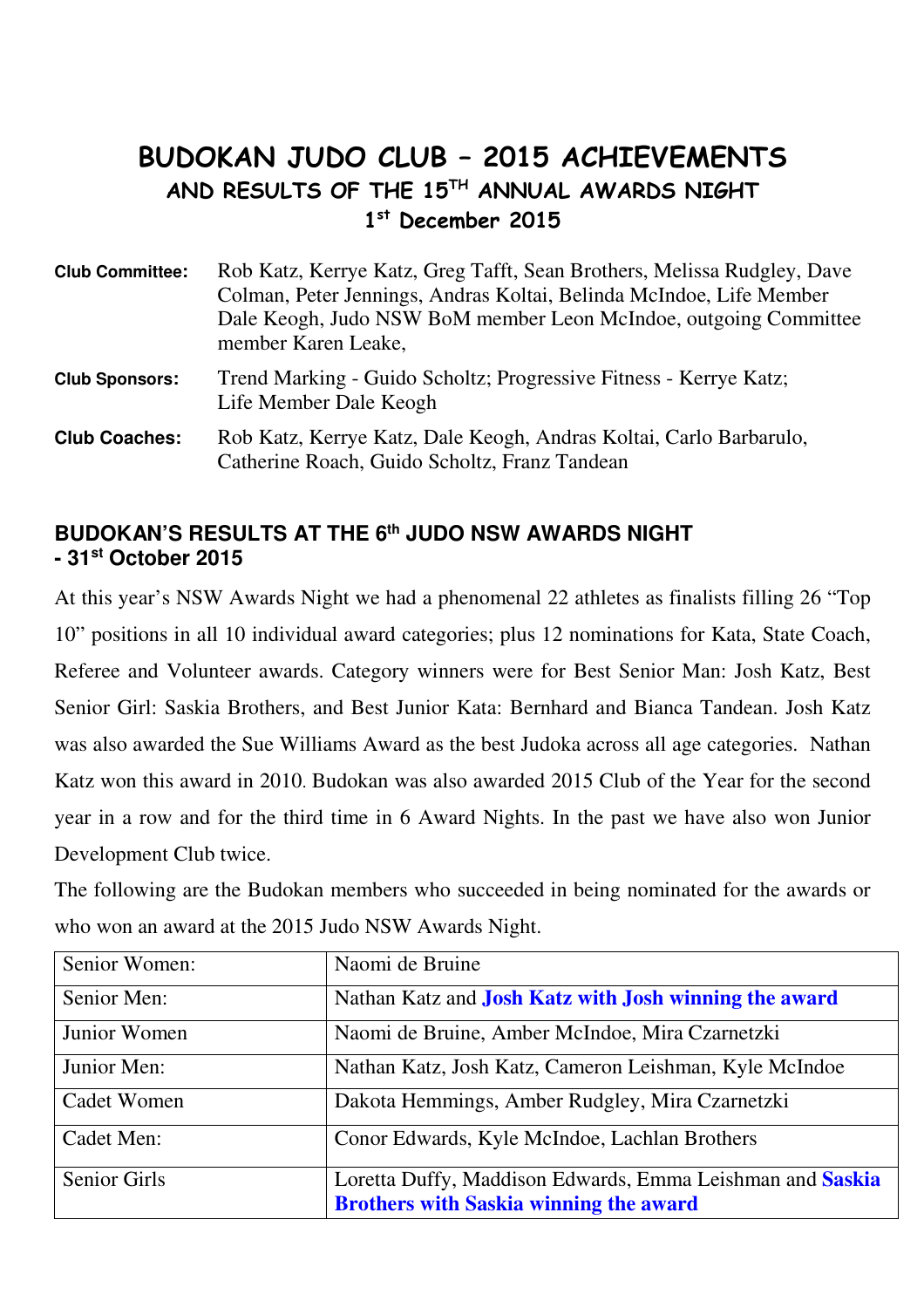| <b>Senior Boys</b>           | Zach Colman, Xavier Tafft, Finnian Tafft                    |
|------------------------------|-------------------------------------------------------------|
| Junior Girls:                | <b>Bethany Wade</b>                                         |
| Junior Boys:                 | Oliver Jennings and Diadre Te Rauna                         |
| Senior State Coaches' Award: | (Women) Naomi de Bruine                                     |
| Senior State Coaches' Award: | (Men) TBC                                                   |
| Junior State Coach's Award:  | Bethany Wade                                                |
| Kata Award:                  | (Senior) Josh Katz / Kyle McIndoe                           |
|                              | (Junior) Zach Colman / Saskia Brothers and Bernhard Tandean |
|                              | / Bianca Tandean with Bernhard and Bianca winning the       |
| <b>Volunteer Award:</b>      | Greg Tafft and Susie Tandean                                |

2

The National body also held a National Clubs forum over the weekend of the Oceania Continental Open competition in Wollongong 10 – 14 November. Our representative on the NSW Board Leon McIndoe represented Budokan and the club was again well recognised, this time awarded "Best Contribution to Australian Judo in 2015." This really is a fantastic acknowledgement of the involvement and achievement of Budokan and its members across a whole range of Judo activities from competition to Kata, coaching, refereeing and overall membership.

Last year we had the pleasure of congratulating the 4 new Black Belts in the club: Naomi, Amer Cameron and Josh. This year we are able to add Kyle McIndoe to that list. Congratulate on this achievement.

There are many reasons why the club set new standards of performance and achievements in  $2015$ 

- **Membership:** In terms of the club's membership, we were recognised by the National body in June this year as a 4 star club having between 100 and 200 members. At the time we had 106 members. In November we sit at 124 which is our highest ever membership so hopefully this healthy trend will continue.
- **Regarding our Dojo and our Training Schedule:**
	- o GoodSports Club. We are proud to announce that we are now an accredited club under the Australian Drug Foundation's GoodSports program. This demonstrates our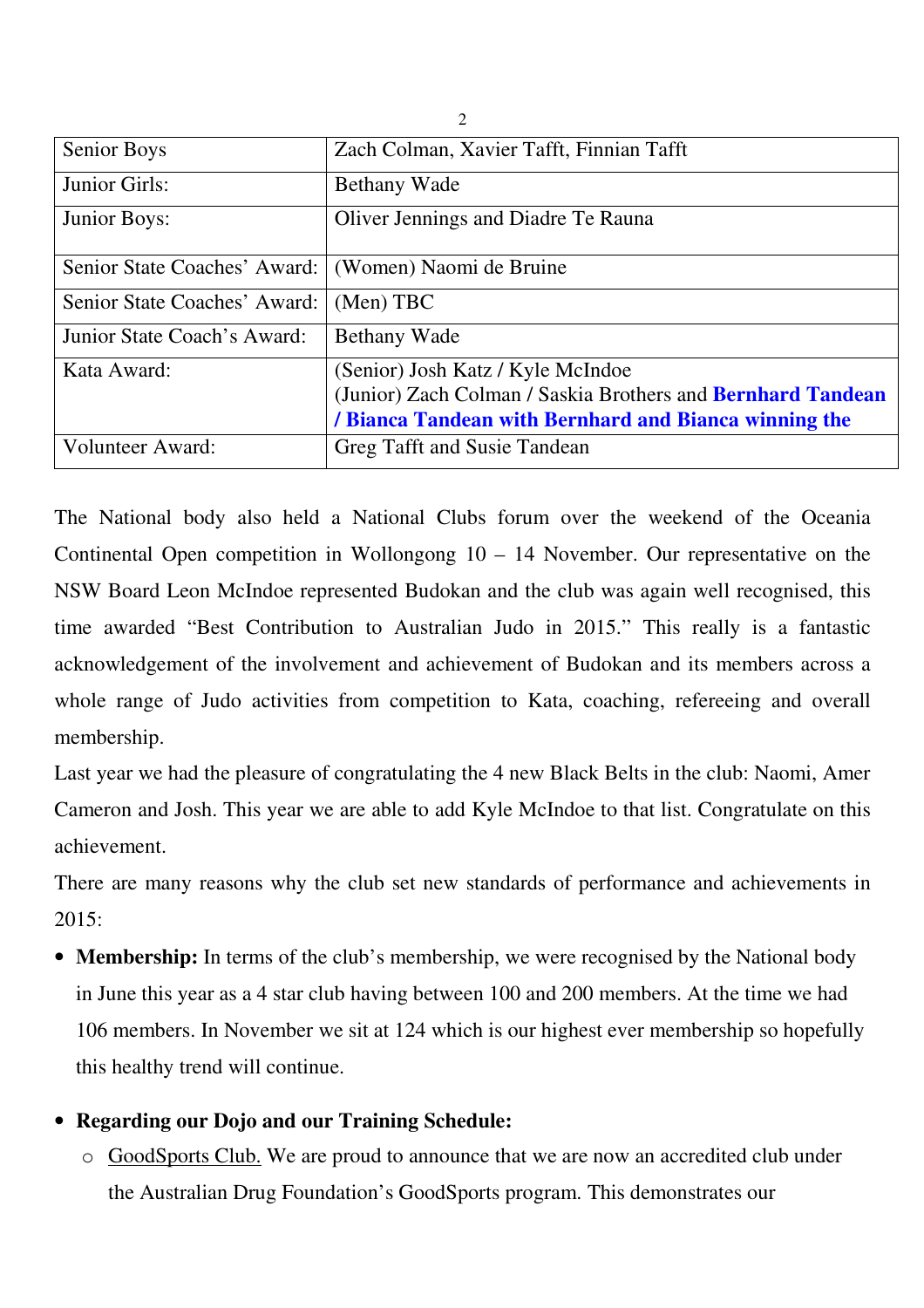commitment to make Budokan a family-friendly environment promoting responsible management of alcohol, smoking and healthy eating.

- o Local MP. Our contribution to the Hills Shire was recognised by Member for Castle Hill Ray Williams who provided a Statement to NSW Parliament in August this year. Ray made this statement shortly after he visited the club when he presented our specially minted Budokan medallions to the club's 11 2015 National Champions. We plan to continue our association with Ray as well as with our Mayor Michelle Byrne and next year we also plan to develop ties with our Federal member Alex Hawke. For the moment, our venue is safe. Future years will determine whether or how we will be affected by the State Government's Showground redevelopment project. We are trying to manage this and are hopeful that this will present more opportunities than risks.
- o New Session. All our sessions continue to be well attended with strong growth across all groups. Budokan currently runs 7 sessions per week and with Aikido and BBJ this hall is used 27 hours and 7 days per week. Next year we plan to add a Senior Kyu grades session on Monday night to help our new and lower graded Seniors. This may also be a good session for parents to try Judo, so the challenge is out.

#### • **Promotion and Finance:**

- o Website. Our thanks again to Guido Scholtz for continuing to sponsor our fantastic website and to both Guido and Melissa Rudgley for keeping it current.
- o Fees. Financially, we have reviewed our club fees and we are significantly cheaper than all other strong clubs. As we haven't had a fee increase in a couple of years, there will be a new fee schedule next year. We are also looking into an automatic club membership and payment system.
- o Fundraising. We have expanded our fundraising to include family movie nights and thanks go to Andras Koltai for acquiring a screen, projector and speakers and for arranging the two movie nights this year. Our other fundraising came from the Bunnings BBQ, and special thanks to Karen Leake for coordinating this, and also from the clothes recycling drive, and the MONs and Junior Competition. Next year's Bunnings BBQ is booked for 31st July and our MONS and Junior competition will be held on  $28<sup>th</sup>$  August. We are also

3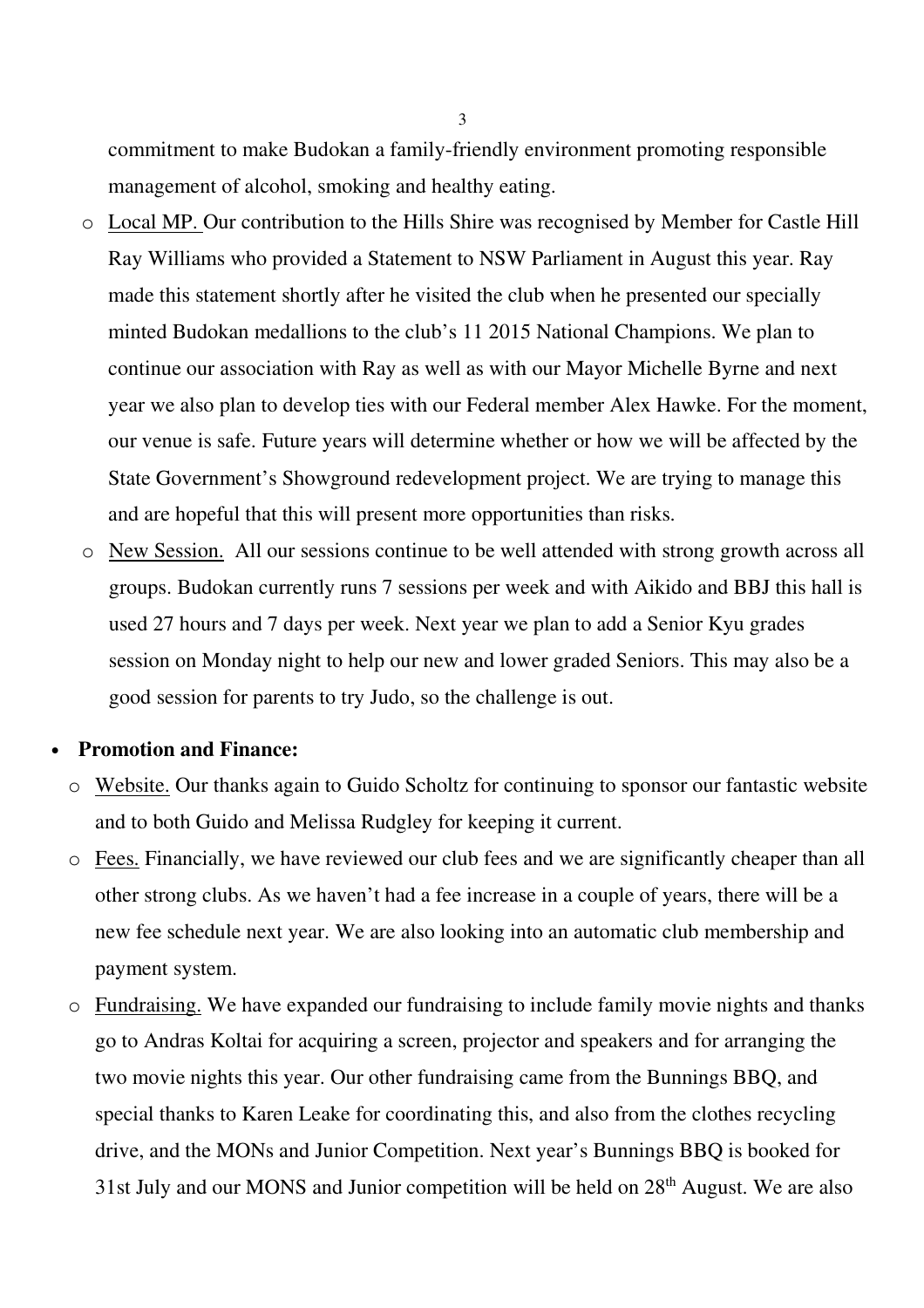planning to hold a separate MONS only competition next year on the  $13<sup>th</sup>$  March, the first time the club will run two competitions in a year. We are grateful to everyone who has supported our fundraising activities this year

- o We are still one of or the only club who fully sponsors the training of our National Talent ID Squad athletes and supports the costs of athletes who represent NSW at the Nationals as well as coach registrations and education.
- o **Awards:** In addition to the Judo NSW awards nominations and wins acknowledged earlier, Josh Katz has been nominated by Judo NSW as the NSW Sports Federation Award for Junior Athlete of the Year.
- o **Judo Community Support:** Our aim has always been to maintain the positive trend in improvement to our performances on the mat which we believe has been achieved and to also contribute to the overall Judo community by being a role model club. Thanks go to Greg Tafft and Belinda McIndoe for coordinating the club's volunteers at NSW events and to all the parents and athletes who have acted as volunteers at NSW events.

### **Our Athletes and Coaches:**

- **National Talent Identification and Development (NTID) Program**: Budokan's athletes on the NTID program are: Naomi de Bruine, Cameron Leishman, Kiernan Tafft, Conor Edwards and currently overseas we have Josh Katz, Kyle McIndoe and reserve Amber McIndoe. Kerrye is one of the two NSW NTID Coordinators. So these athletes comprise one quarter of the NTID Squad of 15 to 19 year old athletes from all around Australia. NTID provides many benefits to Cadet and Junior athletes through testing, local and international training camps and international competitions. Since the program started in 2007, Budokan has always had a strong presence on the NTID Squad. Highlights for these athletes in 2015 include training, competition and international camps at the AIS, as well as training in Japan and a competition in the USA. The club will continue to sponsor the training of all Budokan athletes on the NTID Squad or whatever program replaces it next year.
- **Our Coaching Team:** Assisting us during both Junior and Senior sessions is the everreliable Dale and we really appreciate all her support. We also want to thank Carlo and Franz who assist in the Junior and Senior sessions. I need to mention that Carlo's business

4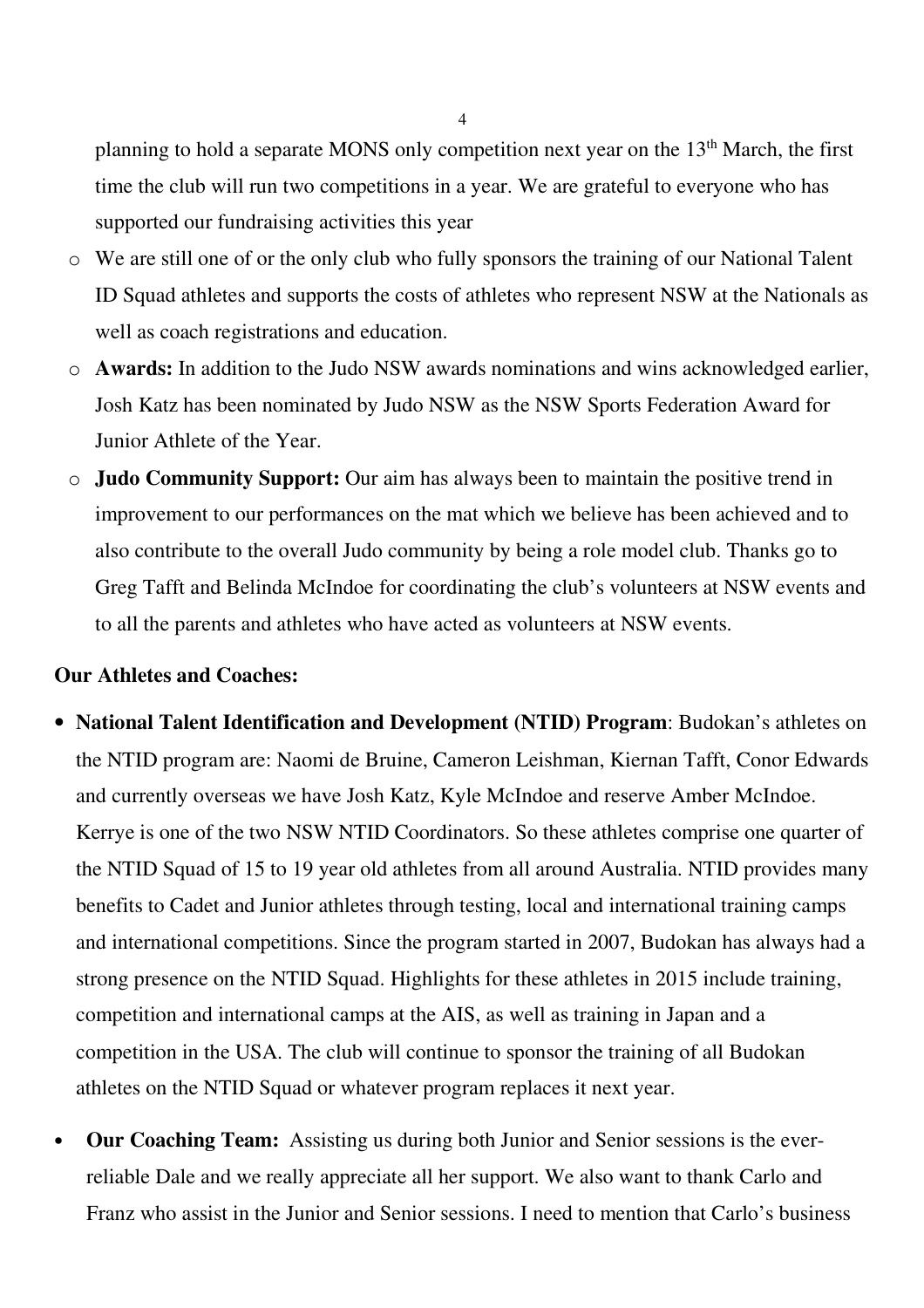Pizza Alfresco is providing the pizzas for tonight and we are very grateful for his support.

5

Our thanks to Andras and Dale who run the Wednesday session for our MONs group and who are assisted by Catherine and other Seniors who support the session from time to time. We have received great support during our club sessions from far too many of our athletes to name them all. We very much appreciate the support provided by Guido and our other senior athletes for supporting the Junior sessions. Dieter from Vineyard Judo club also provides assistance to Junior sessions and this is acknowledged. We have developed a great culture in the club where many of our athletes support the club's coaches by attending classes and competitions for our younger athletes thereby mentoring the athletes and supporting their development. We commend you all on this display of club spirit.

## **Competition Participation and Performance –International Representation:**

We had 8 international representatives from Budokan this year: Nathan Katz, Josh Katz, Naomi de Bruine, Conor Edwards, Cameron Leishman, Mira Czarnetzki, Amber McIndoe and Dale Keogh. A summary of their performances follows:

- Nathan  $-$  Silver in the Scottish Open in Juniors, Gold in Oceania in Junior and Senior Men, fought for Bronze in the Lithuania and Poland Junior European Cups, won 4 matches for 9<sup>th</sup> place at the Belgium Senior Open, getting to the third round and 9<sup>th</sup> at the Junior World Championships, selected to Senior Worlds, placing  $7<sup>th</sup>$  at the Oceania World Cup, competing in African World Cup, Pan American World Cup, Korean Grand Prix and next weekend Tokyo Grand Slam. Post-scrip: a fantastic  $7<sup>th</sup>$  place at the Tokyo Grand Slam.
- Josh Gold in Junior and Senior Men at Oceania, Bronze in Junior and Senior Men at the Scottish Open, Bronze in the Junior USA Cup, selected to the Junior and Senior World Championships. Post-script:  $7<sup>th</sup>$  at the African Senior Open (World Cup) and  $7<sup>th</sup>$  at the Oceania Open (Senior World Cup)
- Naomi  $-2x$  Golds at the USA Junior and Senior Cups and selected to the Oceania World Cup (post-script  $7<sup>th</sup>$  place)
- Cameron Bronze medal at the Junior USA Cup
- Amber Selected to the Oceania Open (Senior World Cup)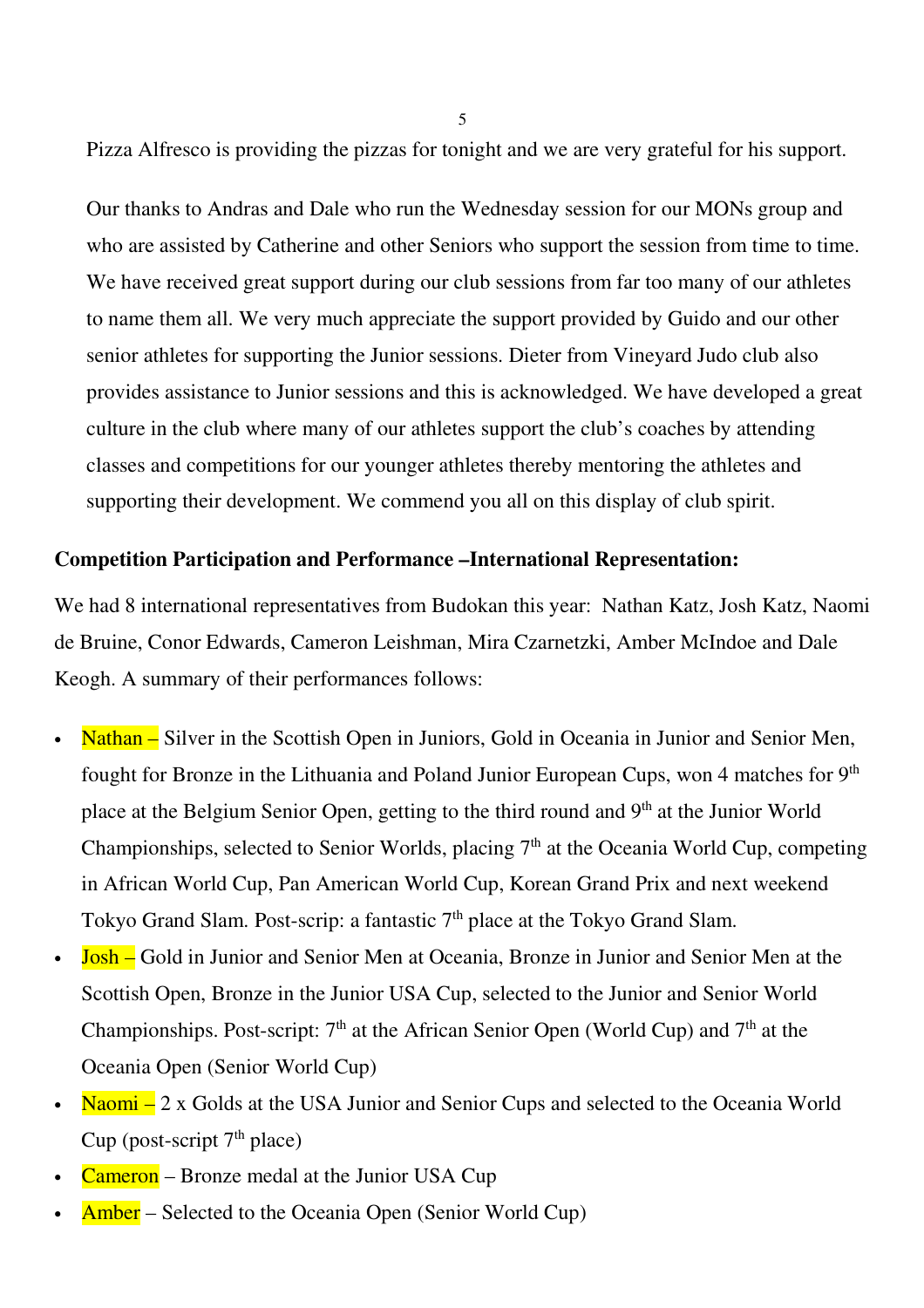- Conor and Mira both selected to Oceania. Mira selected to Cadet and Junior Worlds and Conor selected reserve to Cadet Worlds.
- Dale Silver & Bronze in Kata at the Oceania Ch'ships in New Caledonia (Ju No Kata  $\&$ Katame No Kata) & Bronze at the International Masters in Adelaide (Katame No Kata)
- Additionally Nathan, Josh and Kyle are also categorised athletes on the Sports Commission's 2015 Australia's Winning Edge program.
- Notably at this time  $(1<sup>st</sup> December) 3$  of our 8 international reps are training and competing overseas as Naomi would have had she not been ill, and Cameron had he not been recovering from knee surgery.

# **State Representatives to the National Championships:**

Budokan had 28 athletes compete in an unprecedented 44 contest divisions and including Kata, there were 31 athletes in 49 events. Our athletes won:

25 medals in contest divisions 11 x Gold, 8 x Silver, 6 x Bronze medals.

We also won 1 Gold and 2 Bronze medals in Kata and also had the youngest Kata competitor in the Nationals Kata competition. (Bianca Tandean).

| <b>Athlete</b><br>(Division) | <b>Budokan Athlete</b> | <b>Junior</b><br><b>Boys</b> /<br><b>Girls</b> |               | <b>Senior</b><br><b>Boys</b> /<br><b>Girls</b> |                 | <b>Cadet</b><br><b>Boys</b> /<br><b>Girls</b> |               | <b>Junior</b><br>M/W |                 | <b>Senior</b><br>M/W |     |
|------------------------------|------------------------|------------------------------------------------|---------------|------------------------------------------------|-----------------|-----------------------------------------------|---------------|----------------------|-----------------|----------------------|-----|
| $\mathbf{1}$                 | Bethany WADE           | U/44                                           | <b>SILVER</b> |                                                |                 |                                               |               |                      |                 |                      |     |
| $\overline{2}$               | Oliver JENNINGS        | U/34                                           | <b>GOLD</b>   |                                                |                 |                                               |               |                      |                 |                      |     |
| 3                            | Diadre (Dee) TE RAUNA  | U/38                                           | GOLD          |                                                |                 |                                               |               |                      |                 |                      |     |
| $\overline{4}$               | Maddison EDWARDS       |                                                |               | U/44                                           | <b>GOLD</b>     |                                               |               |                      |                 |                      |     |
| 5                            | Saskia BROTHERS        |                                                |               | U/48                                           | <b>SILVER</b>   |                                               |               |                      |                 |                      |     |
| 6                            | Emma LEISHMAN          |                                                |               | U/63                                           | <b>GOLD</b>     |                                               |               |                      |                 |                      |     |
| $\overline{7}$               | Loretta DUFFY          |                                                |               | O/63                                           | <b>GOLD</b>     |                                               |               |                      |                 |                      |     |
| 8                            | Finn TAFFT             |                                                |               | U/36                                           | <b>SILVER</b>   |                                               |               |                      |                 |                      |     |
| 9                            | Alex DJAMIRZE          |                                                |               | U/40                                           | 7 <sup>th</sup> |                                               |               |                      |                 |                      |     |
| 10                           | Zach COLMAN            |                                                |               | U/50                                           | U/P             |                                               |               |                      |                 |                      |     |
| 11                           | <b>Xavier TAFFT</b>    |                                                |               | U/55                                           | <b>GOLD</b>     |                                               |               |                      |                 |                      |     |
| 12                           | Oliver KORACA          |                                                |               | U/66                                           | U/P             |                                               |               |                      |                 |                      |     |
| 13(15)                       | Mira CZARNETZKI        |                                                |               |                                                |                 | U/48                                          | <b>GOLD</b>   | U/48                 | <b>GOLD</b>     | U/48                 | U/P |
| 14 (16)                      | Dakota HEMMINGS        |                                                |               |                                                |                 | U/57                                          | <b>BRONZE</b> |                      |                 |                      |     |
| 15(18)                       | Amber RUDGLEY          |                                                |               |                                                |                 | U/57                                          | U/P           | U/57                 | 5 <sup>th</sup> |                      |     |

6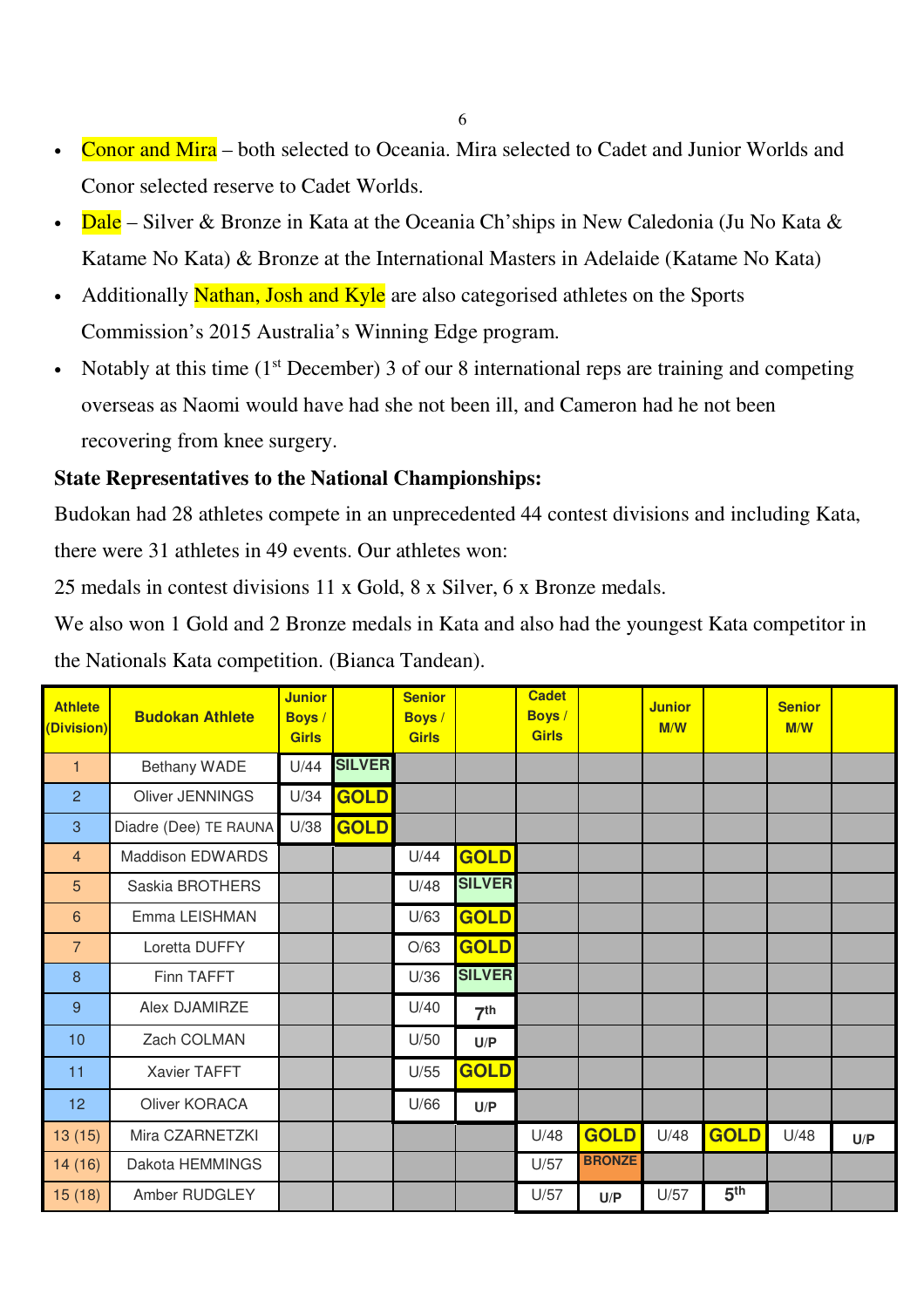| 16(19)  | Rachelle DUFFY          |  |  | O/70 | U/P             |      |                           |      |                 |
|---------|-------------------------|--|--|------|-----------------|------|---------------------------|------|-----------------|
| 17(21)  | <b>Lachlan BROTHERS</b> |  |  | U/60 | $U/P - 1$ win   | U/60 | U/P                       |      |                 |
| 18(23)  | <b>Bjorn TANDEAN</b>    |  |  | U/60 | U/P             | U/60 | U/P                       |      |                 |
| 19 (26) | Liam STEWART            |  |  | U/60 | 7 <sup>th</sup> | U/60 | gth                       | U/60 | 7 <sup>th</sup> |
| 20(29)  | Kyle McINDOE            |  |  | U/66 | <b>GOLD</b>     | U/66 | <b>SILVER</b>             | U/66 | <b>BRONZE</b>   |
| 21(31)  | <b>Conor EDWARDS</b>    |  |  | U/73 | <b>SILVER</b>   | U/73 | 5 <sup>th</sup>           |      |                 |
| 22(33)  | Naomi de BRUINE         |  |  |      |                 | U/70 | <b>SILVER</b>             | U/70 | <b>BRONZE</b>   |
| 23(35)  | Josh KATZ               |  |  |      |                 | U/60 | <b>GOLD</b>               | U/60 | <b>GOLD</b>     |
| 24 (37) | Cameron LEISHMAN        |  |  |      |                 | U/73 | <b>SILVER</b>             | U/73 | <b>BRONZE</b>   |
| 25 (38) | Finlay QUILTER          |  |  |      |                 | U/73 | 5 <sup>th</sup>           |      |                 |
| 26(40)  | Jakob EDWARDS           |  |  |      |                 | U/90 | U/P                       | U/90 | 5 <sup>th</sup> |
| 26(41)  | Naomi de BRUINE         |  |  |      |                 |      |                           | Open | <b>BRONZE</b>   |
|         |                         |  |  |      |                 |      |                           |      |                 |
| 26(42)  | <b>Finlay QUILTER</b>   |  |  |      |                 |      | Kyu Grades Men<br>3rd Kyu | U/73 | <b>BRONZE</b>   |
|         |                         |  |  |      |                 |      |                           |      |                 |
| 27(43)  | Andras KOLTAI           |  |  |      |                 |      | Masters Men               | U/66 | U/P             |
| 28(44)  | Carlo BARBARULO         |  |  |      |                 |      | Masters Men               | U/81 | <b>SILVER</b>   |
|         |                         |  |  |      |                 |      |                           |      |                 |
| 29(45)  | Dale KEOGH              |  |  |      |                 |      | Ju-No Kata                |      | <b>GOLD</b>     |
| 00/10   | $7 - 1$ $0$ $1111$      |  |  |      |                 |      |                           |      |                 |

| 20(70) | Part In Point           |  |  |  | Ju-ino Kala          | <u>uuru</u>     |
|--------|-------------------------|--|--|--|----------------------|-----------------|
| 29(46) | Zach COLMAN             |  |  |  | Junior Nage -No-Kata | <b>BRONZE</b>   |
| 29(47) | Saskia BROTHERS         |  |  |  | Junior Nage -No-Kata | <b>BRONZE</b>   |
| 30(48) | <b>Bernhard TANDEAN</b> |  |  |  | Junior Nage -No-Kata | 4 <sup>th</sup> |
| 31(49) | Bianca TANDEAN          |  |  |  | Junior Nage -No-Kata | 4 <sup>th</sup> |

# **Some Interesting Budokan Statistics for the 2015 Nationals**

- This is the highest participation level and number of Gold medals in Budokan's history at the Nationals and no doubt if Nathan had come back from Europe this would have been higher.
- If Budokan was a State, we would have ranked 4th behind NSW, VIC and QLD.
- We still have a very high family content with 6 sets of siblings competing
- We had 3 athletes competing in 3 age categories and 6 athletes competed in 2 age categories
- Numerous first time National Champions: Oliver Jennings, Dee Te Rauna, Emma Leishman, Loretta Duffy, and Mira Czarnetzki
- Backing up their 2014 Gold medals: Maddison Edwards, Kyle McIndoe and Josh Katz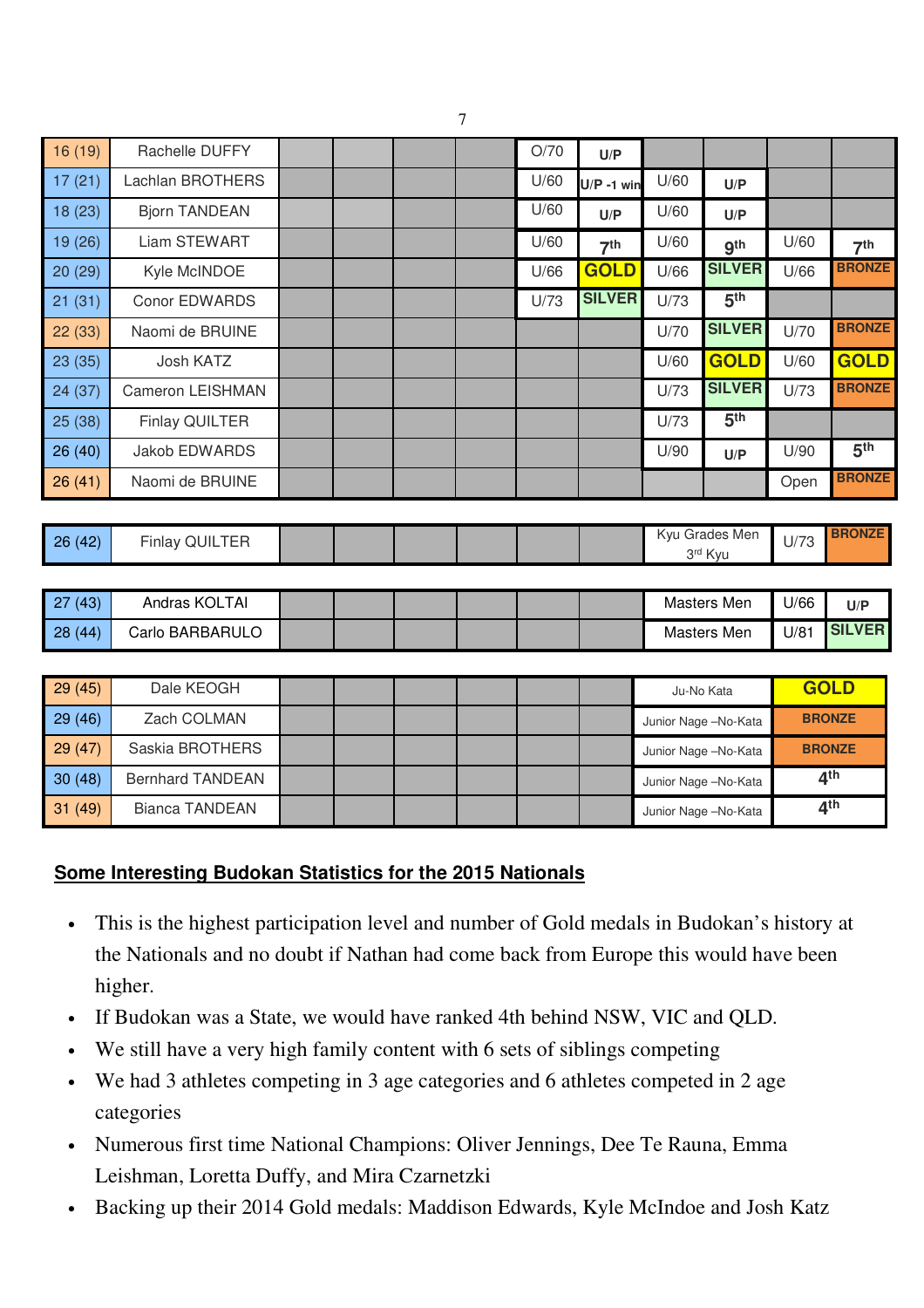- Naomi de Bruine took her National medal tally to 16, with 5 Gold medals.
- Cameron Leishman's National medal tally is now 13 with two Gold medals.
- Josh backed up his Cadet and Junior Gold with a Gold this year in Junior and Senior Men. He has now won 13 National medals, 8 of them Gold.
- Commendation to Carlo Barbarulo who played in his second Nationals in the Masters Category and to Andras Koltai for playing his first Masters Nationals.

# **Budokan's participation in other major competitions:**

• Our club participates in all State Opens and is one of only a couple of clubs who still host the MONSter League and Junior competition. This year was our 14<sup>th</sup> MONS and Junior Boys & Girls competition. Many of our athletes won medals and there were some special awards:

In MONS:

1. Best Ne-Waza (ground technique): Alex Barbarulo, Crosby Peake

## In the Junior Boys/Girls:

- 1. Best Tachi-Waza (standing technique): Oliver Jennings
- 2. Best Ne-Waza (ground technique): Will Zollinger

**Our Volunteers.** We could not do what we do here without the strong and committed volunteer support from the club. Some have already been mentioned (including coaches and coaching support). Our volunteer base is enormous, from our Committee to those who support club activities and State competitions. Special mention to:

Sue and Belinda for organising interstate accommodation,

\* Marcel, Sean, Mark, and others for operating the video camera at competitions,

\* Belinda and Greg for coordinating our competition volunteers and building up the club with

NSW competition volunteers,

\* to Leon McIndoe our representative on Judo NSW's Board of Management,

- \* Dale as a BBR Kata instructor and
- \* Franz and Bjorn as NSW State referees

The list is really significant and we acknowledge that the club could not achieve what it has without the wonderful support provided.

Congratulations to our Committee & to all of you who have supported our activities this year. We are all here for our athletes; if we look after them, the sport will take care of itself.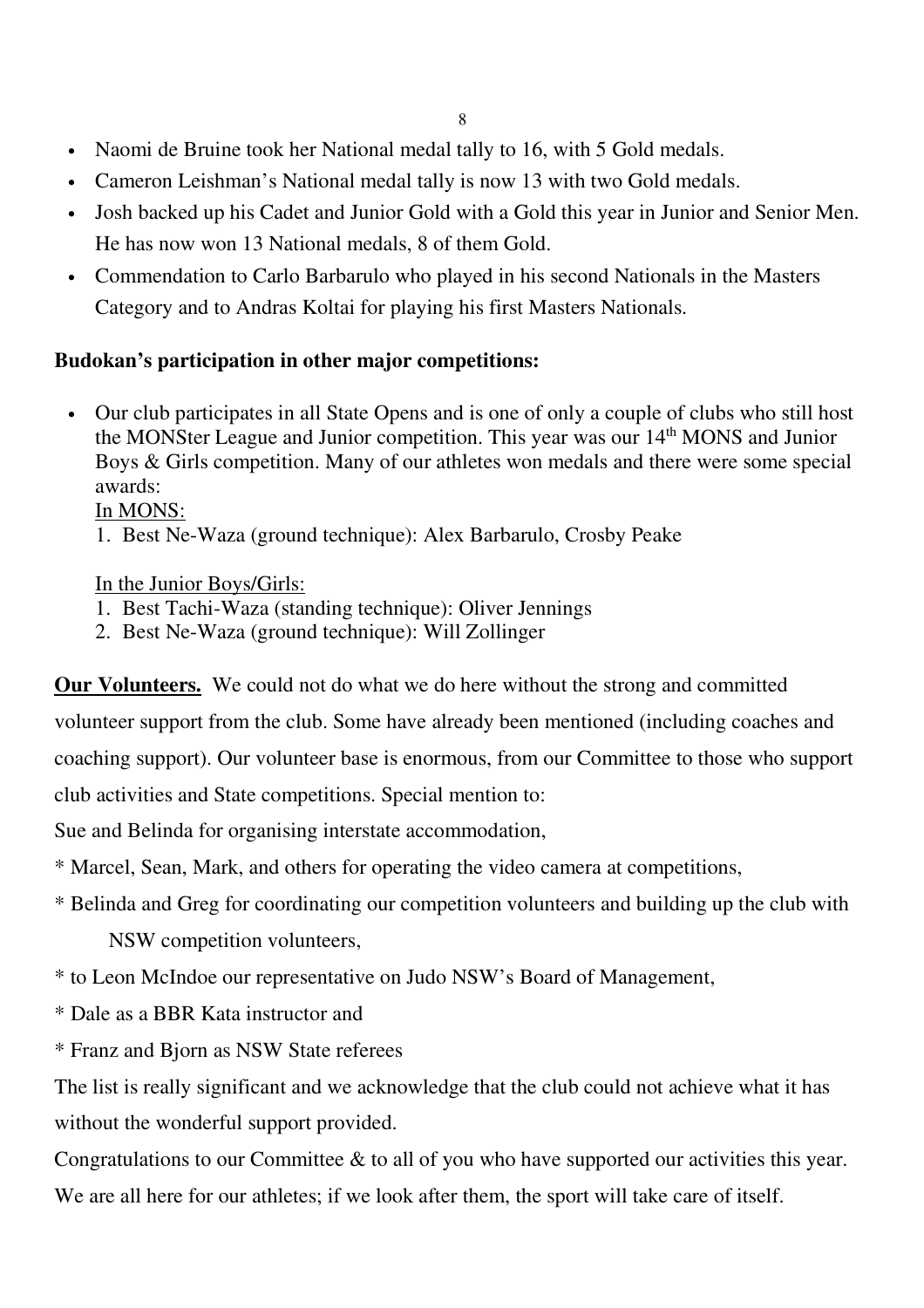This year we have been well recognised at both State and National levels in all aspects of the club's achievements. We continue to improve on our participation & performance at both ends of the spectrum, from our fantastic MONS group starting out their competitive careers, to the break-throughs we are making across the international barriers fighting for medals at European Cup events, winning matches at World Championships and Continental Opens and potentially having representation at the 2016 Olympic Games – how awesome would that be?

The club strives on its enormous strength of character and unique family spirit which is envied wherever Budokan's travelling circus goes. Next year we will keep growing, learning and building. At the end of the day, we are educating our future community.

We are proud of the club  $\&$  its achievements and it gives us great pleasure to see our athletes take on new challenges and grow.

# **Budokan Awards Night 1st December 2015**

At the Budokan Annual Awards Night, the awards were presented by the club's Committee members, sponsors and special guests:

Committee: Greg Tafft, Sean Brothers, Kerrye, Karen Leake, Melissa Rudgley, David Colman, Andras Koltai, new Committee member Belinda McIndoe, Club Life Member Dale Keogh, Website sponsor Guido Scholtz; special guest Lynne Sandri, Coaches Cathy Roach, Carlo Barbarulo, Franz Tandean (Leon McIndoe in Japan)

A message to the club's athletes from the coaches at the 2015 Awards Night:

- *Our aim is to provide you with the most challenging and effective training environment that we can. By doing this we hope that you can achieve whatever goals you set.*
- *Each year you should look back at what you have achieved, and work out where you want to be next year and how you can get there. That's what you do in a competitive sport and in life in general. We can support you in achieving your goals but you have to be driven to reach them. Tonight celebrates all of your achievements regardless of whether you win an award or not. This is a very high-achieving club with a number of international representatives, 11 National Champions and 35 National medalists so it is not easy to win an award here. Whether you win an award or not, we all congratulate you for being part of the fantastic challenge that is Judo and for helping to make this club so great.*

Rob and Kerrye Katz, Budokan Judo Club Coaching Coordinators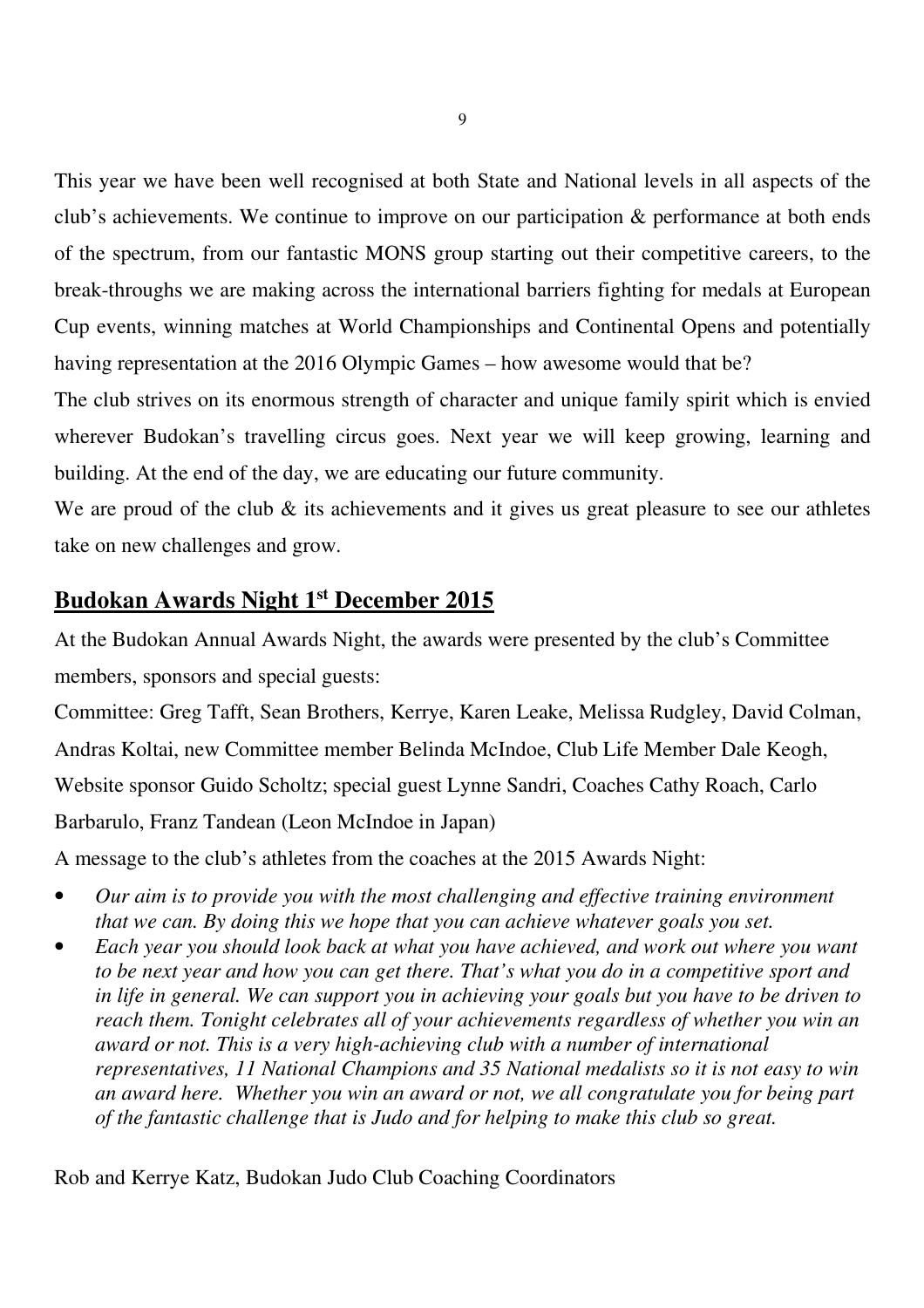# THE 2015 BUDOKAN JUDO CLUB AWARDS

#### **Criteria for selection of recipients for annual awards:**

For all awards, Judoka must have been a member of the club for a minimum period of four months and with the exception of the Beginner Awards, have competed in tournaments

#### 1. **Awards for Improvement**

Improvement Awards are selected on the basis of: consistent attendance, attitude to training, and showing noticeable improvement both at training & competition. In 2008, we separated the Junior Improvement Award into two new separate U/13s and U/16s Junior Improvement Awards. In 2010 these were renamed U/14s and Cadets (U/17s) to align with the new age Categories. In 2011 the 14s category was again split to separate the new Junior (U/12s) Boys and Girls and Senior (U/15s) Boys and Girls. The MONS award age group also changed in 2011 to U/9s.

| <b>MONS Winner 2015:</b>   | <b>SAMUEL LOBSEY</b>                                |
|----------------------------|-----------------------------------------------------|
|                            | Junior Boy/Girl Winner 2015: <b>OLIVER JENNINGS</b> |
|                            | Senior Boy/Girl Winner 2015: EMMA LEISHMAN          |
| <b>Cadet Winner 2015:</b>  | <b>RACHELLE DUFFY</b>                               |
| <b>Senior Winner 2015:</b> | <b>LOGAN O'BRIEN</b>                                |

#### **2. Awards for Encouragement**

Encouragement Awards are selected on the basis of: consistent attendance, attitude to training, performance in competition, and potential for future success in higher level competition. In 2008, as for the Junior Improvement Award, we separated the Junior Encouragement Award into two new separate U/13s and U/16s Junior Encouragement Awards. In 2010 these were renamed U/14s and Cadets (U/17s) to align with the new age Categories. In 2011 the 14s category was again split to separate the new Junior (U/12s) Boys and Girls and Senior (U/15s) Boys and Girls. The MONS award age group also changed in 2011 to U/9s.

 **Senior Winner 2015: LIAM STEWART** 

 **Cadet Winner 2015: BJORN TANDEAN & LACHLAN BROTHERS** 

**Senior Boy/Girl Winner 2015: MICHAEL ROSS** 

**Junior Boy/Girl Winner 2015: ETHAN CARGER & JACK ANDERSON**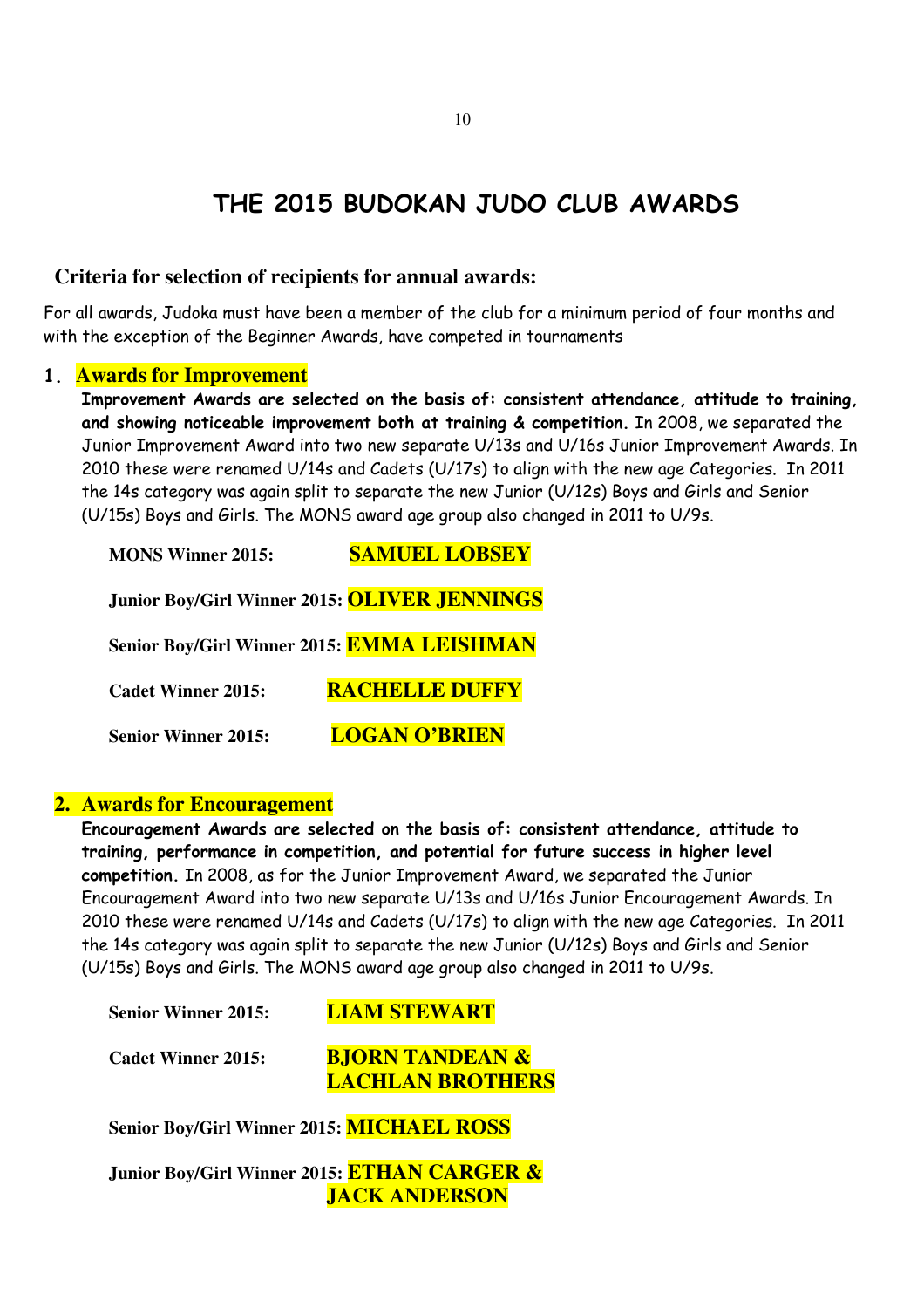**MONS Winner 2015: EDAN KOLTAI** 

#### **3. Beginner's Award**

Beginners Awards are selected on the basis of: consistent attendance, attitude to training and learning, and putting in a strong effort in all club activities.

In the past, the Award could go to a Junior or a Senior, male or female. In 2004, we introduced a Senior, Junior and MONS Beginner Award:

| <b>MONS Winner 2015:</b>   | <b>ANWAR AHMED</b>    |
|----------------------------|-----------------------|
| <b>Junior Winner 2015:</b> | <b>ALEX ROSS</b>      |
| <b>Senior Winner 2015:</b> | <b>FINLAY QUILTER</b> |

#### **4. Outstanding Performance at a Grading**

Another special award, which was introduced in 2005, and awarding it depends on the standard of grading performed each year. It will only be awarded where it is really deserved. We have decided to award this year's trophy in recognition of the performance at their grading to:

**Winner 2015: CROSBY PEAKE** 

#### 5. **Awards for Best Attendance**

Attendance Awards are selected purely on the basis of attendance as recorded on the Training Session Attendance Sheets. Award for attendance at the Wednesday night MONS session is being introduced this year.

| <b>Senior Session:</b><br><b>Winner 2015:</b> | <b>RACHELLE DUFFY</b> |
|-----------------------------------------------|-----------------------|
| <b>Junior Session:</b><br><b>Winner 2015:</b> | <b>ZACH COLMAN</b>    |
| <b>MONS Session:</b><br><b>Winner 2015:</b>   | <b>FRANCIS PARK</b>   |

# **6. The John Sandri Judo Spirit Award**

An award introduced in 2004, the Judo Spirit Award is selected on the basis of: spirit of participation in all activities and in particular the spirit and heart shown during competition. The Award could go to a Junior or a Senior, male or female. In 2010, to commemorate the sad passing of one of our club family members, John Sandri, we renamed this Award, the "John Sandri Spirit Award"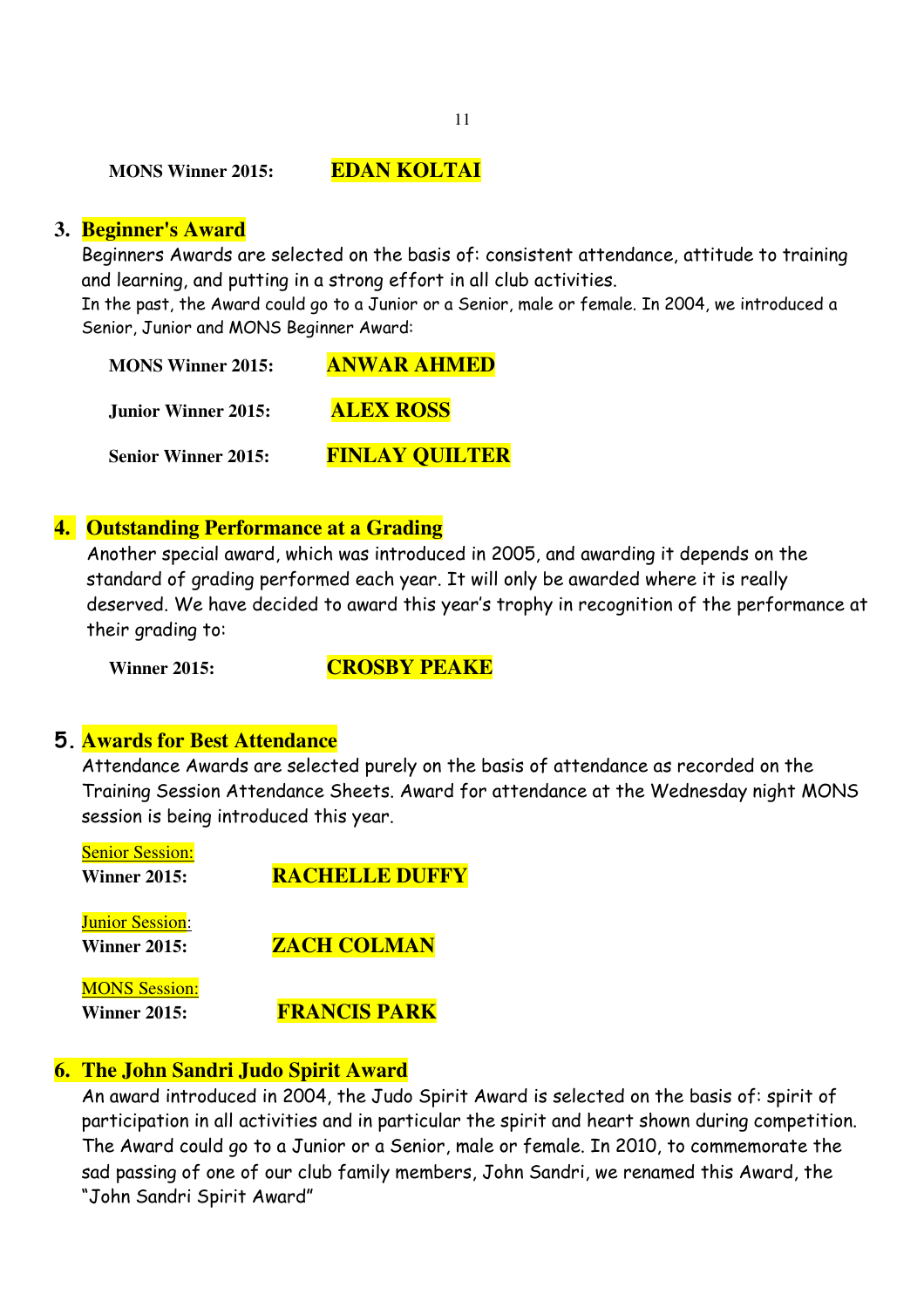We have one recipient for this award in 2015. This person has been a member of this club for close to half of his life. He was in our MONS group, has been in our Junior group for a few years and is now in our Senior group although is not yet a Senior. He has been a very active competitor since he was a MON and for the last 3 years has played in most NSW Opens, ACT Opens, Queensland Opens, Southern Cross Opens and all Nationals. Irrespective of result, a win or a loss he always bounces back and in 2013 he became Junior Boys National Champion. Last year he won the NewsLocal Young Achiever Award for the Castle Hill area.

This year he expanded his education in Judo by taking up Kata and he has complemented his competition skills by being a good student of Kata. At the Nationals this year he won a Bronze medal in Junior Kata. He actively supports all of the clubs activities including clean-ups and fundraising and he helps younger athletes during training at competitions. The John Sandri Spirit Award this year goes to:

#### **Winner 2015:** *ZACH COLMAN*

#### **7. MONS (U/9s) Award**

Under 9 years ("Mons") Awards (changed from U/10 in 2011) are selected on the same basis of the Beginners Award criteria plus participation, results, and spirit in competition.

**Boys' Runner Up 2015: SAMUEL PHILLIPS** 

**Boys' Winner 2015: CROSBY PEAKE** 

 **Girls' Runner Up 2015: ANNALIESE EDWARDS**

**Girls' Winner 2015: BIANCA TANDEAN** 

 Recipients of the following awards are selected purely against a pre-set points criteria, whereby points are allocated for  $1<sup>st</sup>$  to  $3<sup>rd</sup>$  placings in most competitions, and for lesser rankings in higher level competitions: Best Senior Man, Senior Woman, Junior (or Young) Man and Junior (or Young) Woman, Junior Shonen (U/16) which changed in 2010 to Cadets or U/17 Boys and Girls; and Yonen (U/13) which changed in 2010 to U/14s, and in 2011 to Junior U/12 & Senior U/15 Boys and Girls. Points allocated vary according to the level of competition ranging in increasing importance from PCYC, to State, to National, to International events.

## **8. Awards for Best Junior Boys and Girls (To 11 years old in 2015)**

| <b>Junior Girls' Runner Up 2015:</b> | <b>OCTOBER KORACA</b>  |
|--------------------------------------|------------------------|
| Junior Girls' Winner 2015:           | <b>BETHANY WADE</b>    |
| <b>Junior Boys' Runner Up 2015:</b>  | <b>OLIVER JENNINGS</b> |
| Junior Boys' Winner 2015:            | <b>DIADRE TE RAUNA</b> |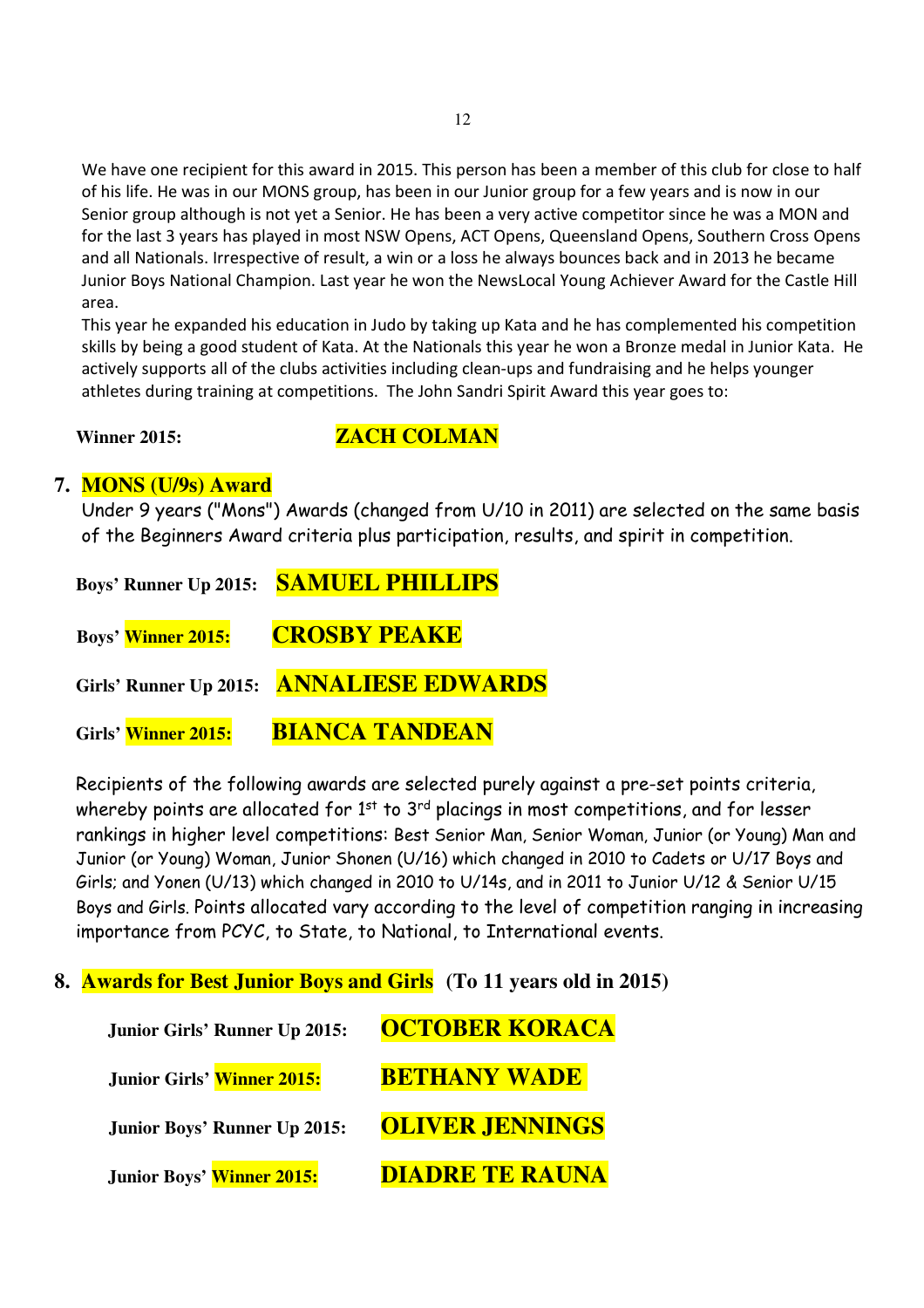**9. Awards for Best Senior Boys and Girls (To 14 in 2015)** 

| Senior Girls' Runner Up 2015:       | <b>EMMA LEISHMAN</b>                                            |
|-------------------------------------|-----------------------------------------------------------------|
| <b>Senior Girls' Winner 2015:</b>   | <b>SASKIA BROTHERS</b>                                          |
| Senior Boys' Runner Up 2015:        | <b>FINN TAFFT</b>                                               |
| <b>Senior Boys' Winner 2015:</b>    | <b>XAVIER TAFFT</b>                                             |
| <b>10. Awards for Best Cadet</b>    | (To 17 in 2015)                                                 |
| <b>Cadet Girls' Runner Up 2015:</b> | <b>DAKOTA HEMMINGS</b>                                          |
| <b>Cadet Girls' Winner 2015:</b>    | <b>MIRA CZARNETZKI</b>                                          |
| <b>Cadet Boys' Runner Up 2015:</b>  | <b>KYLE McINDOE</b>                                             |
| <b>Cadet Boys' Winner 2015:</b>     | <b>CONOR EDWARDS</b>                                            |
|                                     | 11. Awards for Best Junior Woman and Junior Man (To 20 in 2015) |
| <b>Junior Man Runner Up 2015:</b>   | <b>JOSH KATZ</b>                                                |
| <b>Junior Man Winner 2015:</b>      | <b>NATHAN KATZ</b>                                              |
| <b>Junior Woman Runner Up 2015:</b> | <b>MIRA CZARNETZKI</b>                                          |
| <b>Junior Woman Winner 2015:</b>    | <b>NAOMI de BRUINE</b>                                          |
|                                     |                                                                 |
| <b>12. Awards for Best Senior</b>   |                                                                 |
| <b>Senior Woman Runner Up 2015:</b> | <b>MIRA CZARNETZKI</b>                                          |

**Senior Woman Winner 2015: NAOMI de BRUINE Senior Man Runner Up 2015: NATHAN KATZ Senior Man Winner 2015: JOSH KATZ**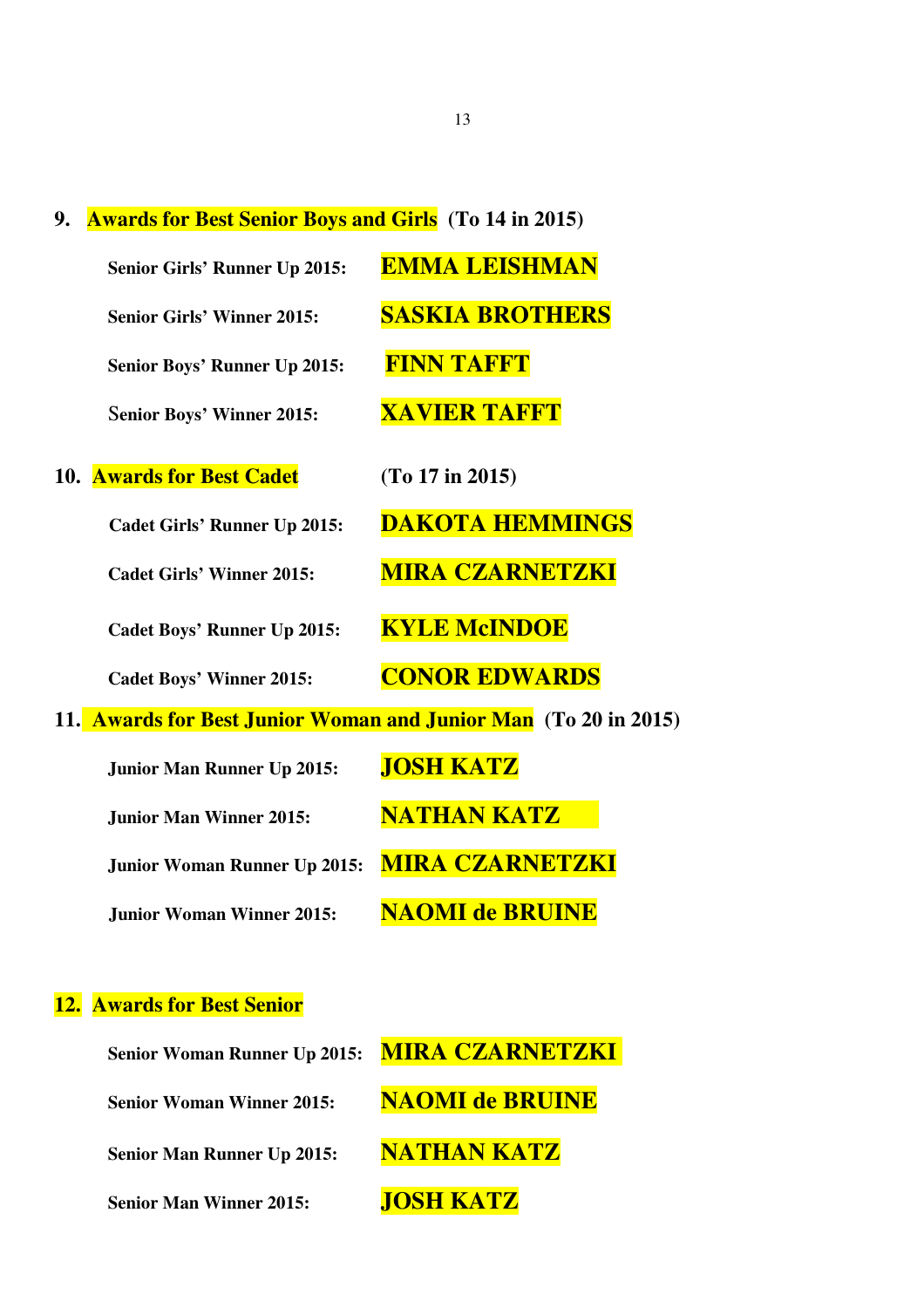#### **13. Coaches Awards for Junior or Senior Judoka**

The Coaches' Award is selected for overall spirit in all aspects of Judo. The Award could go to a Junior or a Senior:

The recipient of this award started Judo just over 30 years ago. He won 2 Junior Nationals in the 90s and then in mid-2000 I encouraged him to come to the club, start competition again and train for his black belt. He was graded to first Dan Black belt in 2007, a grading he completed by Batsugan, which is by beating a line up of 5 of his peers. In 2008 he won a Senior Men's Nationals and in the same year he won the BBR's rookie Black Belt of the Year award. He competed for the club in teams events and then decided to contribute further to the club via coaching. He has now been responsible for the MONS session with Dale for the past two years and has done a great job with them. He always looks for innovative ways to stimulate his sessions and create enthusiasm with the MONS group. He became a member of the club committee a year ago but even before that was always involved in the club's activities including the big packup, clean-ups, our MONS competition, producing our first club DVD, and arranging demonstrations at schools and this year at the Orange Blossom Festival. He initiated the club's movie nights with profits from the first event paying for the investment of the projector, screen and speakers. He even decided to join Carlo this year and make a brave move to attend Senior State Squad and return to competition by competing at the Nationals in the Masters division. His passion for Judo and enthusiasm for the club fit perfectly into the Budokan culture and he is as proud of this club as we are. The recipient of the Coaches Award this year is:

#### **Winner 2015: ANDRAS KOLTAI**

#### **Pat & Ian Daniels Award for the Budokan Volunteer of the Year**

This award was introduced in 2008 to acknowledge the value and the benefit to Judo of Volunteering duties, whether at club, State or National level. Budokan's Volunteer of the Year Award is dedicated to the memory of Kerrye's parents, Pat & Ian Daniels, and the selection of the recipient is based primarily on club-level volunteering in all areas.

The recipient of the Volunteer of the Year Award this year has contributed to the club in many different ways. For many years this person has been a strong family supporter to her two children who are athletes in the club chasing them all around the country to competitions and travelling as part of the Budokan travelling circus. She became instrumental in sourcing accommodation for families travelling interstate to competitions seeking out deals for airfares as well as accommodation. She has always stepped up at NSW competitions acting as a club volunteer and later coordinated the provision of volunteers from the club for State competitions. She has always supported our clean-ups, fundraising activities and MONS competition. She has facilitated donations from businesses for the club's benefit and this year has become a member of the club's committee. She is passionate about Judo, is an Associate member of the club and has even spent time on the mat as an athlete. The club volunteer of the year this year go to:

#### **Winner 2015: BELINDA McINDOE**